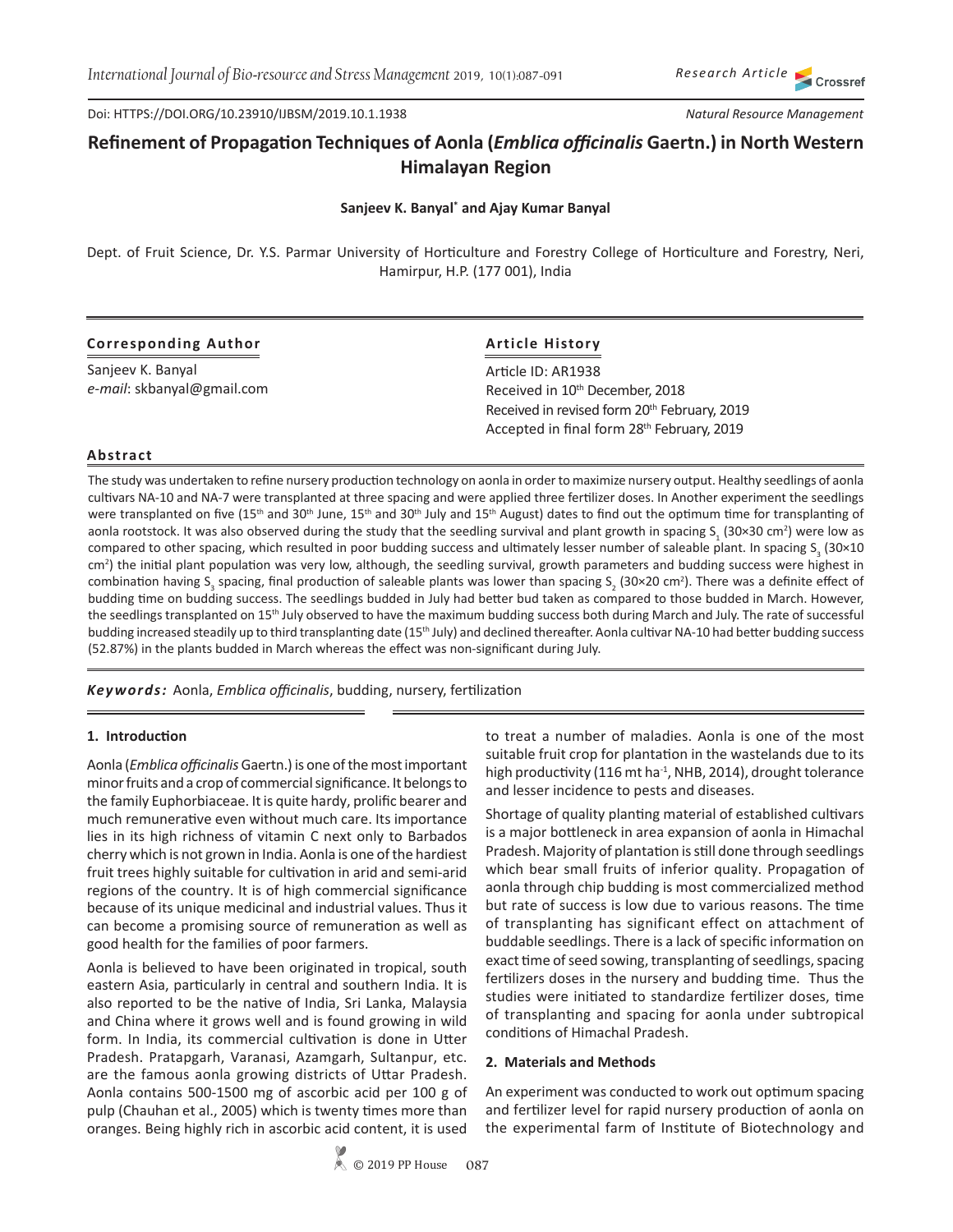Environmental Science, Neri during 2012–13 and and 2013– 14. The experimental site is located at an altitude of 620 m above mean sea level with latitude  $31^{\circ}68'$  N and longitude 76 $^{\circ}$ 52´ E. The mean minimum and maximum temperature ranges between 12.4 °C to 31.3 °C and average humidity remains around 60.91% (Figure 1 and 2). The soil in the experimental area was clay loam with a pH of 6.6 and had 0.38% organic matter content. Soil N and P were low and K was medium. Healthy seedlings of aonla cultivars NA-10 and NA-7 were transplanted at three spacing and were applied three fertilizer





#### doses (Table 1).

The resulting 18 treatment combinations were laid out in randomized block design with three replications. In Another experiment the seedlings were transplanted on five (15<sup>th</sup> and  $30<sup>th</sup>$  June, 15<sup>th</sup> and 30<sup>th</sup> July and 15<sup>th</sup> August) dates to find out the optimum time for transplanting of aonla rootstock. These seedlings were budded during the impending March and July. The observations were recorded on seedling survival, length and girth of seedlings, buddable seedlings, budding success and saleable plants produced per unit area. The data obtained during two years of study was pooled as per the method suggested by Gomez and Gomez (1984).

#### **3. Results and Discussion**

## *3.1. Effect of cultivars, spacing and fertilizers*

*3.1.1. Seedling survival, height and girth*

Various treatment combinations had a significant effect

| Varieties | Spacing                                            | Fertilizers                                                                                                | Treatment<br>combinations                                                                                           |
|-----------|----------------------------------------------------|------------------------------------------------------------------------------------------------------------|---------------------------------------------------------------------------------------------------------------------|
|           | V1=NA-7 $S_1 = 30 \times 10$ cm <sup>2</sup>       | $F_1 = 10$ Kg FYM+<br>25 g N+16 g<br>$P_2O_5 + 60gK_2O$<br>m <sup>-2</sup> bed area                        | $V_1S_1F_1, V_2S_1F_1,$<br>$V_1S_1F_2$<br>$V_1S_2F_1, V_1S_2F_2,$<br>$V_1S_2F_3$                                    |
|           | $V_2$ =NA-10 S <sub>2</sub> =30×20 cm <sup>2</sup> | $F_{2} = 5$ kg FYM+<br>12.5 g $N+8$ g<br>$P_2O_5 + 30gK_2O$<br>$m-2$ bed area =<br>$(1/2 \text{ of } F_1)$ | $V_1S_3F_1, V_1S_3F_2,$<br>$V_1S_2F_3$<br>$V_2S_1F_1$ , $V_2S_1F_2$ ,<br>$V_2S_1F_2$<br>$V_1S_2F_1$ , $V_2S_2F_2$ , |
|           | $S_2 = 30 \times 30$ cm <sup>2</sup>               | $F_2 = 20$ kg FYM+<br>50 g N+32 g<br>$P_2O_5 + 120g$<br>$K, O m-2$ bed<br>area= (Twice<br>of $F_1$ )       | <b>V2S2F3</b><br>$V_2S_3F_1, V_2S_3F_2,$<br>$V_2S_3F_3$                                                             |
|           |                                                    |                                                                                                            |                                                                                                                     |

on seedling survival, height and girth, budding success and production of saleable plants (Table 2). Plant survival was found to be maximum (51.50%) in treatment combination  $\mathsf{V}_\mathtt{1} \mathsf{S}_\mathtt{3} \mathsf{F}_\mathtt{3}$  and was statistically at par with  $\mathsf{V}_\mathtt{2} \mathsf{S}_\mathtt{3} \mathsf{F}_\mathtt{3}$  (50.99%),  $\mathsf{V}_\mathtt{1} \mathsf{S}_\mathtt{3} \mathsf{F}_\mathtt{2}$ (50.07%) and five other combinations. Similar results were obtained for seedling height and girth which were found to have maximum values (56.75 and 0.93 cm, respectively) in treatment combination  $V_1S_3F_3$ . Percentage of buddable seedlings ranged between 54.59% (V<sub>1</sub>S<sub>3</sub>F<sub>3</sub>) and 42.02% (V<sub>1</sub>S<sub>1</sub>F<sub>1</sub>). Eleven treatment combinations were statistically at par with lowest value for this trait.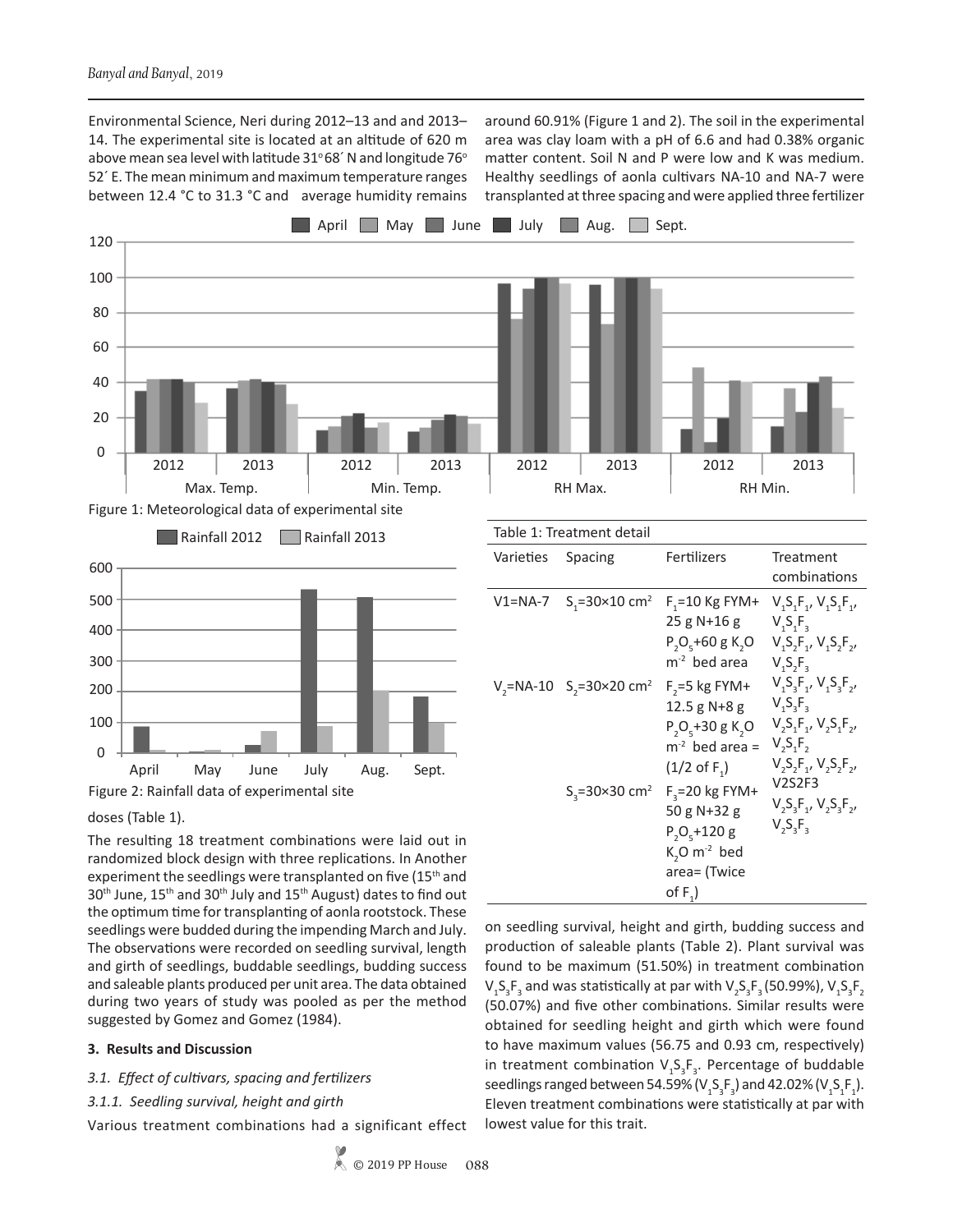*International Journal of Bio-resource and Stress Management* 2019, 10(1):087-091

| for two years)        |                       |        |       |               |                        |                                          |
|-----------------------|-----------------------|--------|-------|---------------|------------------------|------------------------------------------|
| Treatment             | Seedling survival (%) | Height | Girth | Buddable      | <b>Budding success</b> | No. of saleable<br>plants m <sup>2</sup> |
|                       |                       | (cm)   | (cm)  | seedlings (%) | (%)                    |                                          |
| $V_{1}S_{1}F_{1}$     | 44.14 (41.64)         | 36.11  | 0.56  | 44.81 (42.02) | 53.03 (46.73)          | 5.14                                     |
| $V_1S_1F_2$           | 46.25 (42.85)         | 39.25  | 0.59  | 46.55 (43.02) | 53.21 (46.84)          | 5.87                                     |
| $V_{1}S_{1}F_{3}$     | 47.29 (43.45)         | 43.15  | 0.61  | 48.23 (43.98) | 55.11 (47.93)          | 5.99                                     |
| $V_{1}S_{2}F_{1}$     | 46.34 (42.90)         | 38.13  | 0.66  | 52.96 (46.70) | 59.77 (50.63)          | 7.11                                     |
| $V_1S_2F_2$           | 49.45 (44.68)         | 41.19  | 0.68  | 54.27 (47.45) | 63.15 (52.62)          | 7.78                                     |
| $V_1S_2F_3$           | 51.88 (46.08)         | 43.80  | 0.71  | 57.35 (49.29) | 66.53 (54.65)          | 7.93                                     |
| $V_{1}S_{3}F_{1}$     | 56.17 (48.55)         | 47.19  | 0.77  | 59.23 (50.32) | 68.12 (55.62)          | 4.09                                     |
| $V_1S_3F_2$           | 58.80 (50.07)         | 53.90  | 0.84  | 61.25 (51.50) | 70.63 (57.18)          | 4.76                                     |
| $V_1S_3F_3$           | 61.25 (51.50)         | 56.75  | 0.93  | 66.43 (54.59) | 74.27 (59.52)          | 4.90                                     |
| $V_{2}S_{1}F_{1}$     | 41.45 (40.08)         | 34.94  | 0.49  | 40.63 (39.60) | 49.29 (44.59)          | 5.03                                     |
| $V_{2}S_{1}F_{2}$     | 48.02 (43.87)         | 37.16  | 0.52  | 43.25 (41.12) | 52.00 (46.14)          | 5.70                                     |
| $V_{2}S_{1}F_{2}$     | 51.63 (45.93)         | 40.62  | 0.57  | 47.11 (43.34) | 53.69 (47.11)          | 5.96                                     |
| $V_{2}S_{2}F_{1}$     | 53.11 (46.78)         | 44.37  | 0.62  | 49.95 (44.97) | 56.17 (48.54)          | 6.87                                     |
| $V_{2}S_{2}F_{2}$     | 53.98 (47.28)         | 46.11  | 0.67  | 51.63 (45.93) | 59.43 (50.43)          | 7.51                                     |
| $V_{2}S_{2}F_{3}$     | 55.35 (48.07)         | 49.53  | 0.73  | 54.22 (47.42) | 60.72 (51.19)          | 7.66                                     |
| $V_{2}S_{3}F_{1}$     | 57.15 (49.11)         | 54.47  | 0.81  | 57.60 (49.37) | 63.22 (52.66)          | 4.11                                     |
| $V_{2}S_{3}F_{2}$     | 58.00 (49.61)         | 55.63  | 0.86  | 59.83 (50.67) | 67.15 (55.03)          | 4.69                                     |
| $V_{2}S_{3}F_{3}$     | 60.37 (50.99)         | 57.91  | 0.90  | 61.15 (51.44) | 68.23 (55.69)          | 4.94                                     |
| Mean                  | 52.26 (46.30)         | 45.56  | 0.69  | 53.13 (46.81) | 60.76 (51.28)          | 5.89                                     |
| $\mathsf{LSD}_{0.05}$ | 6.26                  | 13.76  | 0.23  | 9.65          | 6.98                   | 1.74                                     |

Table 2: Effect of cultivars, spacing and fertilizers on nursery production in aonla (*Emblica officinalis* Gaertn.) (Pooled data for two years)

# *3.1.2. Budding success*

The highest budding success (59.52%) was also recorded in the combination  $V_1S_3F_3$  which was at par with  $V_1S_3F_2$  (57.18%),  $V_{2}S_{2}F_{3}$  (55.69%),  $V_{1}S_{3}F_{1}$  (55.62%) and  $V_{2}S_{3}F_{2}$  (55.03%). In general it was noticed that treatment combination involving low planting density (30×30 cm<sup>2</sup>) and higher fertilizer application rate (F<sub>3</sub>) produced significantly higher values of all parameters under study. It was observed that treatment combination with spacing of 30×30 cm<sup>2</sup> (S<sub>3</sub>) recorded highest seedling survival rate which may be attributed to enhanced availability of moisture and nutrients at low planting density. Saroj and Singh (2010) conducted an experiment on refinement of aonla propagation through budding under hot and arid ecosystem. The treatment comprised of nine filling mixtures and four sizes of polybags. The results revealed that polybags of 25×15 cm2 size either filled with field sandy soil+pond soil+compost (1:1:1) or field sandy soil+FYM (1:2) gave more than 80% success after patch budding in the month of June, which induced more than 45 cm of budling growth in the month of July. These treatment combinations had also given better seed germination, percentage rootstock survival, height and girth of rootstocks, longer and fibrous root system. Negi et al. (2010) carried out the study to standardize the most suitable

method of propagation among patch budding, shield budding, chip budding, forkert budding and wedge grafting. The results revealed that among the 5 methods of orchard establishment, transplanting of one month old seedlings/rootstocks raised in polybags recorded the highest bud sprouting(69.33%) as well as bud/graft survival (79.18%). Among the 5 methods of propagation, patch budding had the highest percentage of success (80.33%), closely followed by the chip method (77.67%). Chip budding resulted in the highest bud/graft survival of 80.71% followed by patch budding (78.89%). Chip budding also took a minimum of 11.27 and 15.27 days for initiation and 50% completion of bud sprouting.

## *3.1.3. Production of saleable plants*

Highest (7.93) number of saleable plants  $m<sup>2</sup>$  was recorded in treatment combination  $V_1S_2F_3$  which was at par with  $V_2S_2F_3$ (7.66),  $V_1S_2F_2$  (7.43) and  $V_2S_2F_2$  (7.36). It was seen that spacing  $S_2$  (30×20 cm<sup>2</sup>) was the common among the combinations producing highest number of saleable plants. It was also observed during the study that the seedling survival and plant growth in spacing S<sub>1</sub> (30×30 cm<sup>2</sup>) were low as compared to other spacing, which resulted in poor budding success and ultimately lesser number of saleable plants whereas, in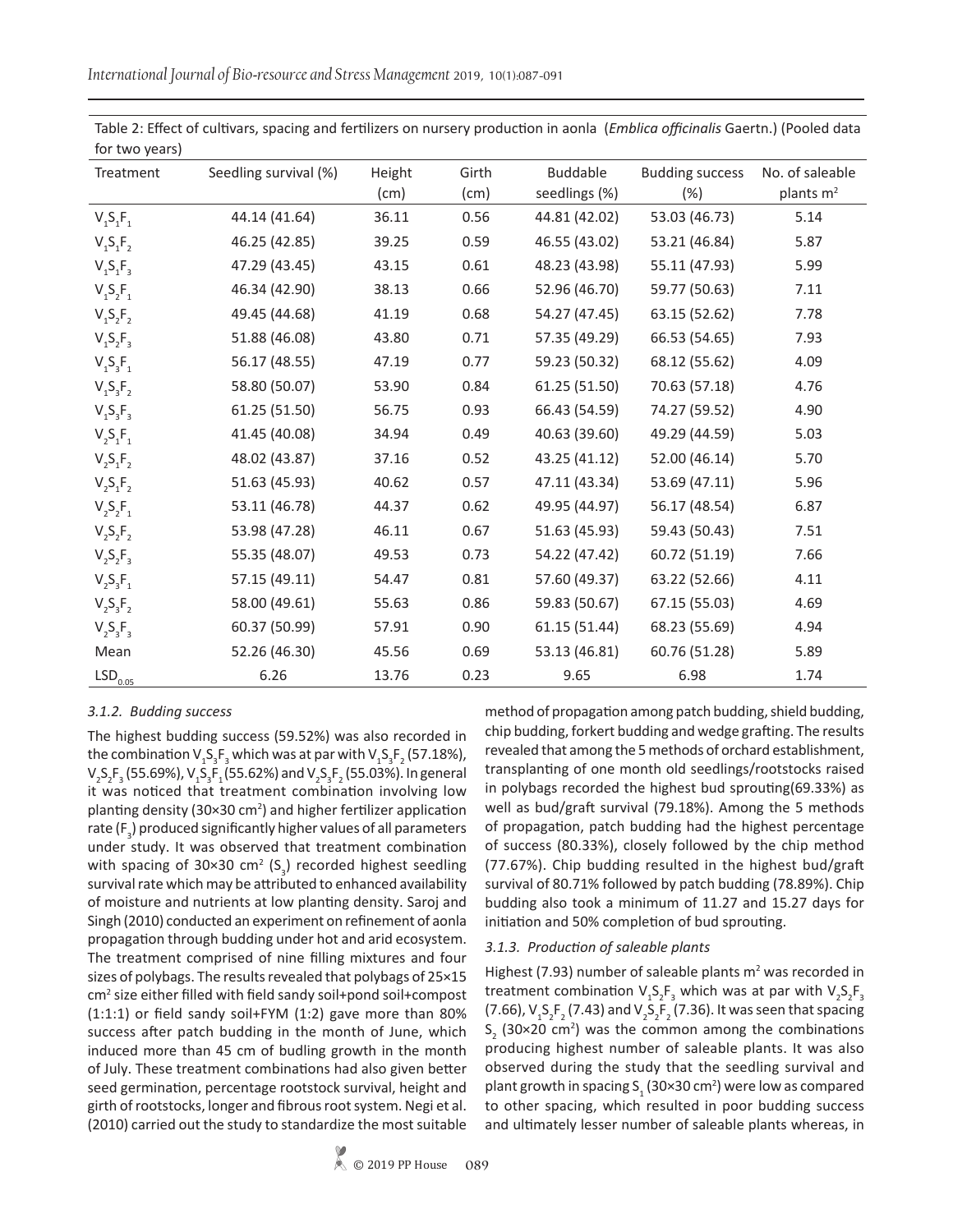spacing  $S_3$  (30×10 cm<sup>2</sup>) the initial plant population was very low, although, the seedling survival, growth parameters and budding success were highest in combination having  $S<sub>3</sub>$ spacing, final production of saleable plants was lower than spacing  $S_2$  (30×20 cm<sup>2</sup>). Similar results were also obtained by Banyal and Sharma (2011) who recorded highest number of saleable plants/ $m<sup>2</sup>$  (11.64) in mango when nursery was transplanted at a spacing of  $30 \times 20$  cm<sup>2</sup>. Choudhary et al., 2016 conducted an experiment to investigate the success and growth of softwood grafts of different aonla (*Emblica officinalis* gaertn.) varieties at nursery stage. Considering the overall performance of grafts of different aonla varieties studied, the result revealed that the grafts of varieties NA-7 and Banarasi have performed better for most of the traits under this study.

# *3.2. Effect of time of transplanting*

Date of transplanting was found to have significant effect on survival, growth, budding success and proportion of saleable plants (Table 3). Percent survival increased when the seedlings were transplanted from 15<sup>th</sup> June (28.87%) to 15<sup>th</sup> of July (55.39%). Thereafter it steadily decreased upto 15<sup>th</sup> August (33.99%). There was no significant difference among varieties. The treatment×variety interaction was significant for plant survival. The treatment×variety interaction was significant for plant survival. Proportion of buddable seedlings was also recorded to be maximum (51.92%) when the seedlings were transplanted on 15<sup>th</sup> July (T<sub>3</sub>) and thereafter a steady decrease was observed upto 15<sup>th</sup> August (34.57%) which recorded the lowest percentage of buddable seedlings. Among

|                                      | Table 3: Effect of transplanting time on nursery production in aonla ( <i>Emblica officinalis</i> Gaertn.) (Pooled data for two years) |                     |                           |                        |                            |                        |                      |                            |                  |                      |                            |                  |
|--------------------------------------|----------------------------------------------------------------------------------------------------------------------------------------|---------------------|---------------------------|------------------------|----------------------------|------------------------|----------------------|----------------------------|------------------|----------------------|----------------------------|------------------|
| Trans-                               | Plant survival (%)                                                                                                                     |                     |                           | Buddable seedlings (%) |                            | Budding success (%)    |                      |                            |                  |                      |                            |                  |
| planting<br>dates                    |                                                                                                                                        |                     |                           |                        |                            | <b>Budded in March</b> |                      |                            | Budded in July   |                      |                            |                  |
|                                      | $V_{1}$<br>$(NA-10)$                                                                                                                   | $V_{2}$<br>$(NA-7)$ | Mean                      | $V_{1}$<br>$(NA-10)$   | V <sub>2</sub><br>$(NA-7)$ | Mean                   | $V_{1}$<br>$(NA-10)$ | V <sub>2</sub><br>$(NA-7)$ | Mean             | $V_{1}$<br>$(NA-10)$ | V <sub>2</sub><br>$(NA-7)$ | Mean             |
| $T_{1}$ (15 <sup>th</sup><br>June)   | 30.40<br>(33.46)                                                                                                                       | 27.34<br>(31.52)    | 28.87<br>(32.49)          | 51.67<br>(45.95)       | 41.09<br>(39.86)           | 46.38<br>(42.91)       | 54.33<br>(47.48)     | 51.66<br>(45.95)           | 52.99<br>(46.71) | 60.33<br>(50.96)     | 64.00<br>(53.13)           | 62.16<br>(52.04) |
| T, (30 <sup>th</sup> )<br>June)      | 33.15<br>(35.15)                                                                                                                       | 31.56<br>(34.18)    | 32.35<br>(34.66)          | 57.78<br>(49.47)       | 54.33<br>(47.48)           | 56.05<br>(48.48)       | 65.66<br>(54.12)     | 57.33<br>(49.21)           | 61.49<br>(51.67) | 67.00<br>(54.94)     | 70.00<br>(56.79)           | 68.5<br>(55.86)  |
| $T_3(15^{th}$<br>July)               | 57.35<br>(49.22)                                                                                                                       | 54.23<br>(47.42)    | 55.79<br>(48.32)          | 64.29<br>(53.30)       | 59.62<br>(50.54)           | 61.95<br>(51.92)       | 71.33<br>(57.62)     | 68.00<br>(55.55)           | 69.66<br>(56.59) | 79.66<br>(63.19)     | 81.33<br>(64.40)           | 80.49<br>(63.79) |
| $T_{A}$ (30 <sup>th</sup><br>July)   | 49.97<br>(44.98)                                                                                                                       | 47.25<br>(43.42)    | 48.61<br>(44.20)          | 55.44<br>(48.12)       | 48.35<br>(44.05)           | 51.89<br>(46.09)       | 68.00<br>(55.55)     | 61.66<br>(51.74)           | 64.83<br>(53.64) | 71.66<br>(57.83)     | 67.66<br>(55.34)           | 69.66<br>(56.59) |
| $T_{5}$ (15 <sup>th</sup><br>August) | 37.22<br>(37.59)                                                                                                                       | 30.76<br>(33.68)    | 33.99<br>(35.64)          | 32.35<br>(34.66)       | 36.80<br>(37.34)           | 34.57<br>(36.00)       | 58.00<br>(49.60)     | 47.33<br>(43.47)           | 52.66<br>(46.53) | 64.33<br>(53.32)     | 63.33<br>(52.73)           | 63.83<br>(53.03) |
| Mean                                 | 41.62<br>(40.08)                                                                                                                       | 38.23<br>(38.04)    |                           | 52.31<br>(46.30)       | 48.04<br>(43.86)           |                        | 63.46<br>(52.87)     | 57.19<br>(49.18)           |                  | 68.60<br>(56.05)     | 69.26<br>(56.48)           |                  |
| $\mathsf{LSD}_{0.05}$                | Treatment (T)<br>Variety (V)<br>TxV                                                                                                    |                     | 5.33<br><b>NS</b><br>8.27 |                        | 7.35<br>2.21<br>17.45      |                        |                      | 6.58<br>3.55<br>15.36      |                  |                      | 5.87<br><b>NS</b><br>12.08 |                  |

Table 3: Continue...

| Transplanting dates             | Saleable plants (%)    |               |               |                 |               |               |  |  |
|---------------------------------|------------------------|---------------|---------------|-----------------|---------------|---------------|--|--|
|                                 | <b>Budded in March</b> |               |               | Budded in July  |               |               |  |  |
|                                 | $V_{1}$ (NA-10)        | $V, (NA-7)$   | Mean          | $V_{1}$ (NA-10) | $V, (NA-7)$   | Mean          |  |  |
| $T_1(15^{th}$ June)             | 64.45 (53.40)          | 59.25 (50.33) | 61.85 (51.86) | 52.13 (46.22)   | 47.16 (43.37) | 49.64 (44.79) |  |  |
| $T2$ (30 <sup>th</sup> June)    | 72.58 (58.42)          | 67.22 (55.07) | 69.90 (65.74) | 61.25 (51.50)   | 55.80 (48.33) | 58.52 (49.91) |  |  |
| $T_a(15^{th}$ July)             | 81.96 (64.86)          | 78.20 (62.16) | 80.08 (63.51) | 70.28 (56.96)   | 64.33 (53.32) | 67.30 (55.14) |  |  |
| $T_a$ (30 <sup>th</sup> July)   | 43.15 (41.06)          | 44.11 (41.61) | 43.63 (41.34) | 36.25 (37.02)   | 29.44 (32.86) | 32.84 (34.94) |  |  |
| $T_c$ (15 <sup>th</sup> August) | 11.25 (19.59)          | 9.35(17.80)   | 10.30 (18.70) | 13.43 (21.49)   | 10.40 (18.81) | 11.91 (20.15) |  |  |
| Mean                            | 54.67 (47.47)          | 51.62 (45.39) |               | 46.66 (42.64)   | 41.42 (39.34) |               |  |  |
| LSD <sub>0.05</sub>             | Treatment (T)          | 18.14<br>2.04 |               |                 | 16.04         |               |  |  |
|                                 | Variety (V)            |               |               | 3.26            |               |               |  |  |
|                                 | <b>TxV</b>             | 24.18         |               | 23.45           |               |               |  |  |